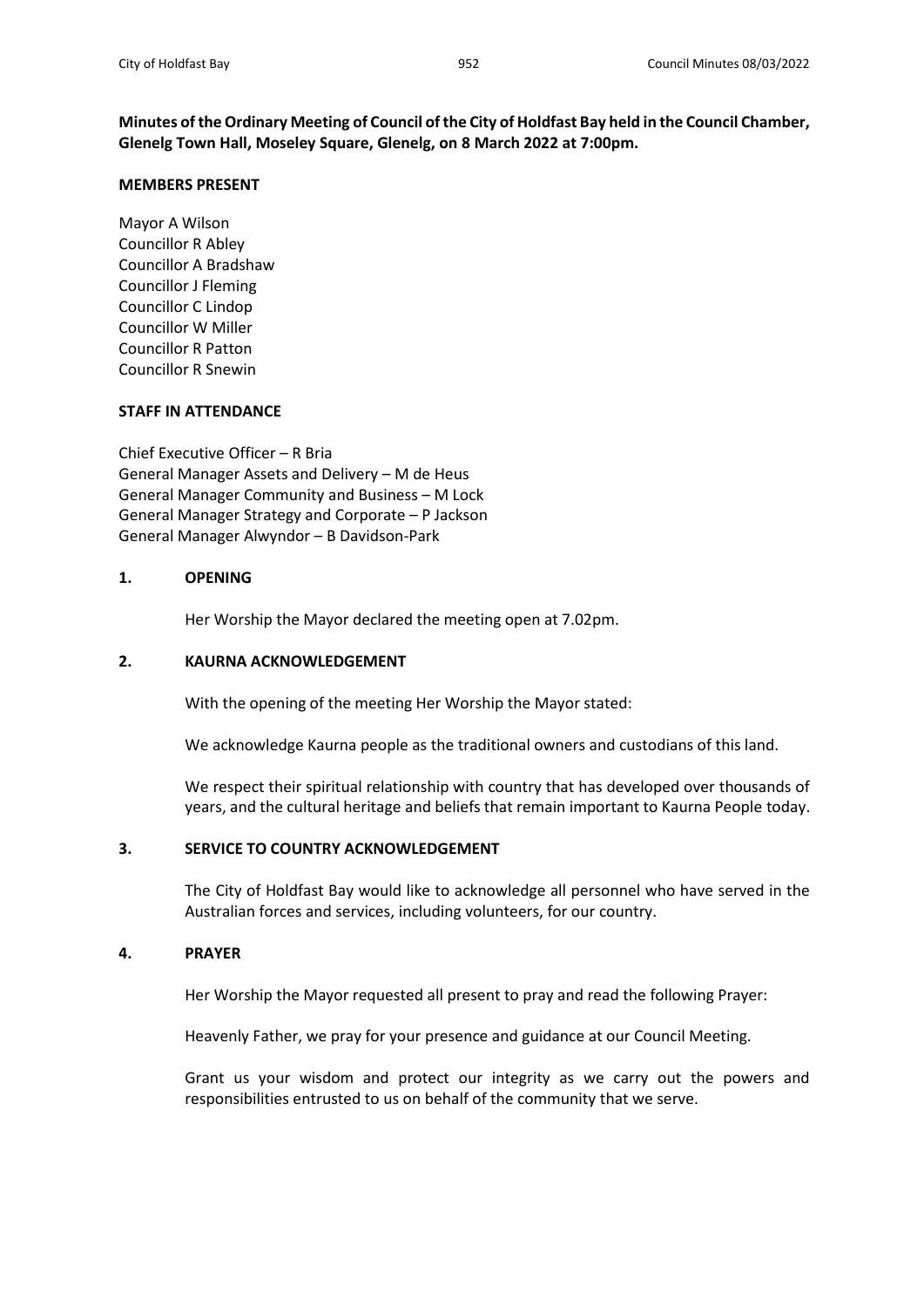## **5. APOLOGIES**

- 5.1 Apologies Received Councillor Clancy, Councillor Fletcher, Councillor Smedley, Councillor Lonie and Councillor Chabrel
- 5.2 Absent Nil

# **6. ITEMS PRESENTED TO COUNCIL -** Nil

# **7. DECLARATION OF INTEREST**

Members were reminded to declare their interest before each item.

### **8. CONFIRMATION OF MINUTES**

**Motion C080322/2555**

**That the minutes of the Ordinary Meeting of Council held on 22 February 2022 be taken as read and confirmed.**

Moved Councillor Abley, Seconded Councillor Patton **Carried Unanimously**

# **9. PUBLIC PRESENTATIONS**

- 9.1 **Petitions** Nil
- 9.2 **Presentations**  Nil
- 9.3 **Deputations**  Nil

### **10. QUESTIONS BY MEMBERS**

10.1 **Without Notice**

### 10.1.1 **Spear fishing Laws**

Councillor Lindop asked a number of questions in relation to Spear fishing Laws for Kingston Park and surrounding areas.

General Manager, Assets and Delivery took the question on notice.

### 10.1.2 **Development Application and New Planning Code**

Councillor Snewin asked a number of questions in relation to a recent development application and the appeal rights under the new Planning Code.

General Manager, Strategy and Corporate provided a response.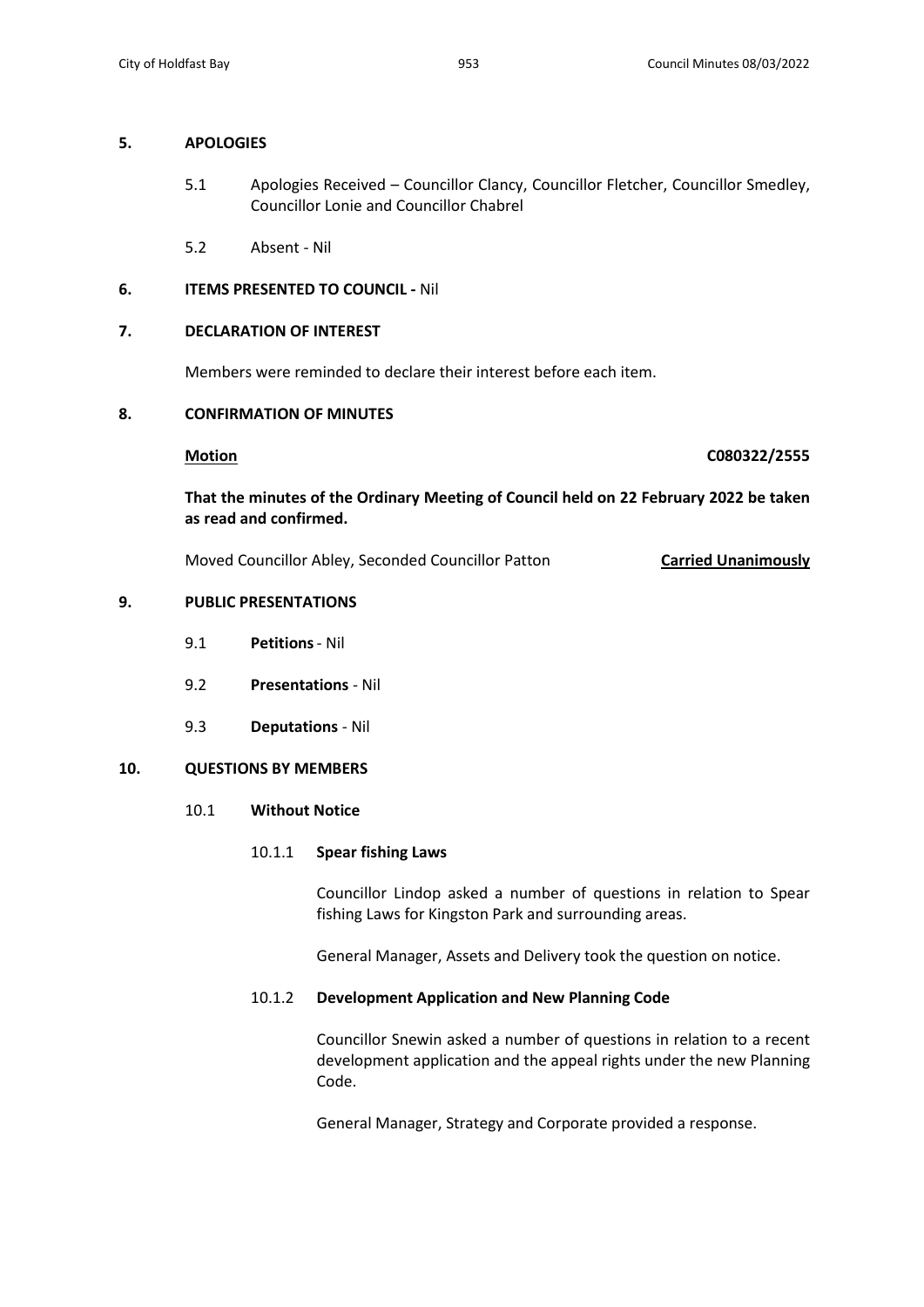### 10.1.3 **Jet skis**

Councillor Miller asked a question about exclusion zones for Jet skis and what enforcement provisions are in place.

General Manager, Assets and Delivery took the question on notice.

### 10.2 **With Notice**

10.2.1 Kauri Community and Sports Centre – Cr Bradshaw (Report No: 47/22) Refer to Item 18.1 under Items in Confidence.

### **11. MEMBER'S ACTIVITY REPORTS** - Nil

**12. MOTIONS ON NOTICE** - Nil

### **13. ADJOURNED MATTER-** Nil

### **14. REPORTS OF MANAGEMENT COMMITTEES AND SUBSIDIARIES**

14.1 **Draft Minutes – Alwyndor Management Committee– 24 February 2022** (Report No: 58/22)

> The draft minutes of the Alwyndor Management Committee meeting held on 24 February 2022 were provided for information.

### **Motion C080322/2556**

**1. That the draft minutes of the Alwyndor Management Committee meeting held on 24 February 2022 be noted**.

## **RETAIN IN CONFIDENCE - Section 91(7) Order**

**2. That having considered Attachment 2 to Report No: 58/22 Draft Minutes - Alwyndor Management Committee – 24 February 2022 in confidence under section 90(2) and (3) (b) of the** *Local Government Act 1999***, the Council, pursuant to section 91(7) of the Act orders that Attachment 2 be retained in confidence for a period of 24 months and that this order be reviewed every 12 months.**

Moved Councillor Snewin, Seconded Councillor Fleming **Carried Unanimously**

### **15. REPORTS BY OFFICERS**

15.1 **Items in Brief** (Report No: 48/22)

These items were presented for the information of Members.

After noting the report any items of interest were discussed and, if required, further motions proposed.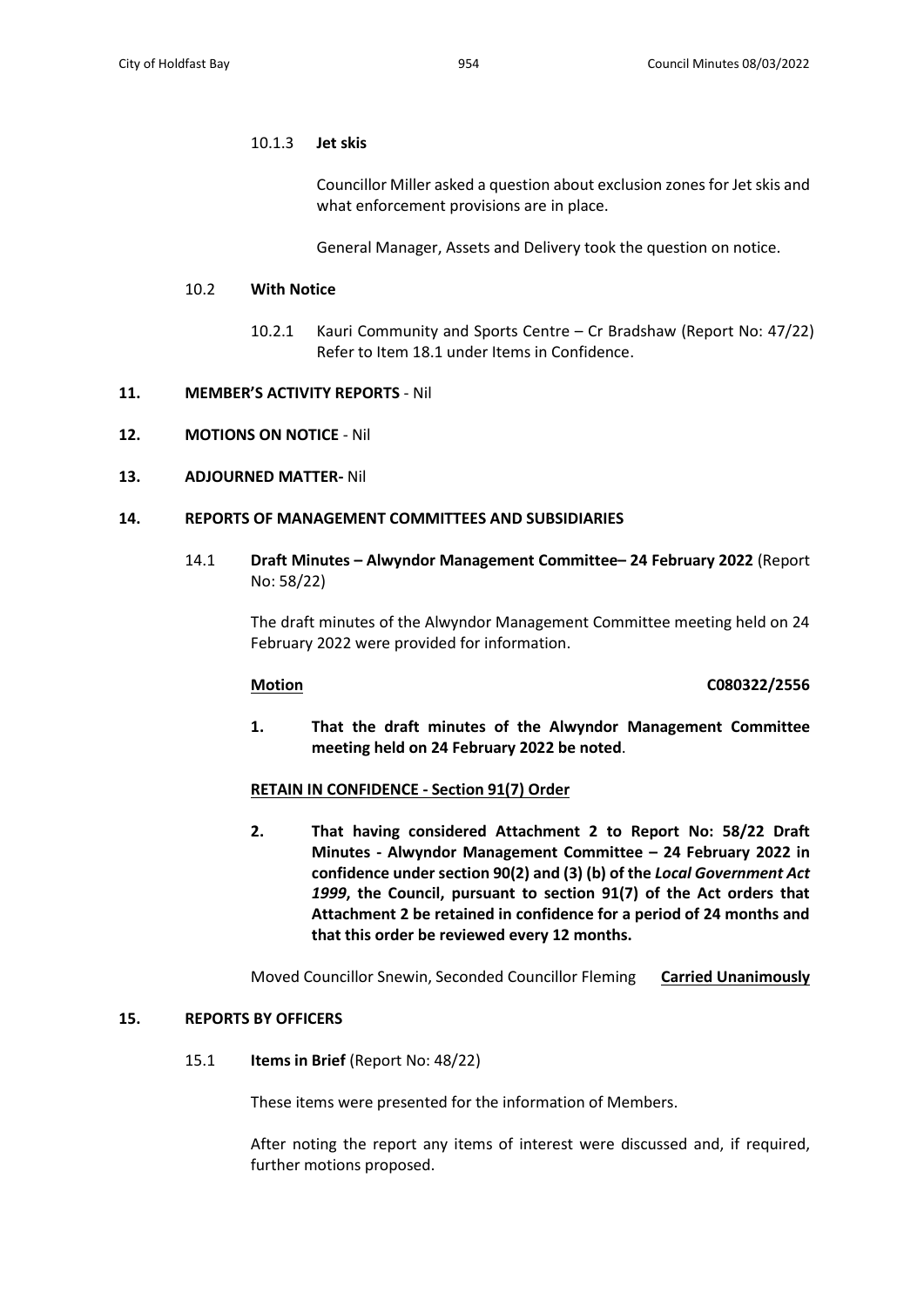**Motion C080322/2557**

**That the following items be noted and items of interest discussed:**

- **1. Glenelg Shellfish Reef Celebration**
- **2. Stormwater Management Authority – Presiding Member (second call for nominations)**
- **3. Bay Sheffield 2021**
- **4. Christmas Street Meets**
- **5. Green Industries SA (GISA) Council Modernisation Grants Program – Successful Application**
- **6. SA Power Networks Community Advisory Board**

Moved Councillor Lindop, Seconded Councillor Patton **Carried Unanimously**

15.2 **Nominations Sought for The Libraries Board of South Australia** (Report No: 49/22)

The Local Government Association of South Australia (LGA) sought nominations from a suitably qualified Council member, employees of Council, or other Local Government entities to fill up to three (3) positions on the Libraries Board of South Australia for a three-year term. The term commences on 1 August 2022.

Any member who would like to be nominated, needed to have their nomination endorsed by Council prior to submission to the LGA. If Council did not have a nominee, it would just note the report.

Her Worship the Mayor asked for nominations and Councillor Rebecca Abley was nominated.

### **Adjournment C080322/2558**

### **That the report be adjourned until the next Council meeting for want of a quorum.**

Moved Councillor Miller, Seconded Councillor Snewin **Carried**

# 15.3 **Resilient South Sector Agreement** (Report No: 50/22)

Since 2011, the City of Holdfast Bay has partnered with the Cities of Marion, Mitcham and Onkaparinga and the State Government to form the Resilient South Regional Climate Partnership.

Resilient South is a forum to coordinate climate change adaptation and mitigation activities across the southern Adelaide region and is an effective platform to leverage state and federal funding to support regional priorities. Resilient South activities span the gamut of Council activities, including supporting the community and businesses, infrastructure, biodiversity, and corporate finance and risk.

Resilient South is underpinned by a formal but non-binding Sector Agreement, the last iteration of which expired in 2020, and required renewal.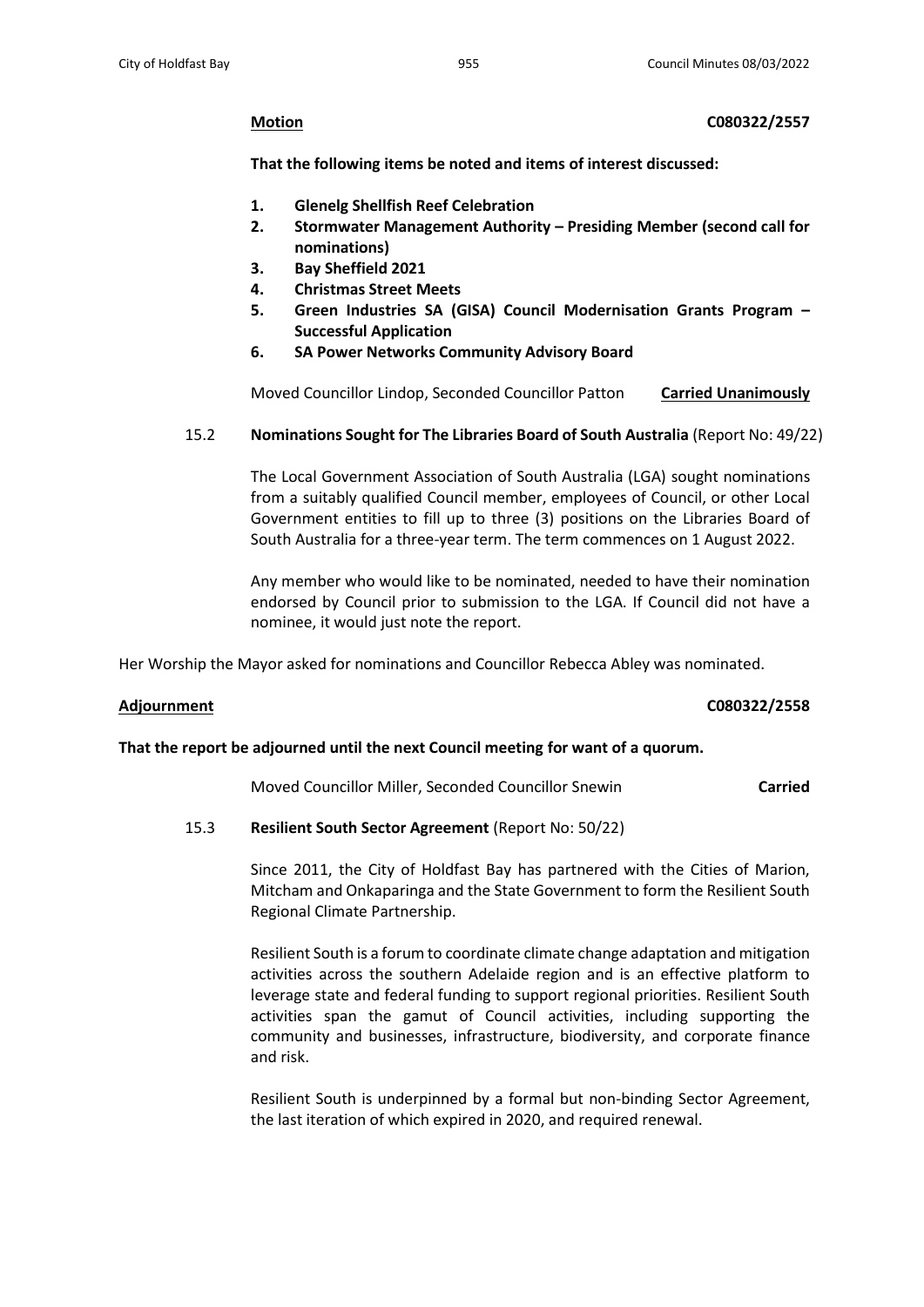## **Motion C080322/2559**

**That Council support the Resilient South Sector Agreement and authorise the Mayor to sign on behalf of the City of Holdfast Bay.**

Moved Councillor Lindop, Seconded Councillor Abley **Carried Unanimously**

# 15.4 **Policy Review – Commercial Land and Property** (Report No: 54/22)

As part of the ongoing review of Council policies, the Commercial Activation of Community Land Policy and the Property Policy were reviewed and presented to Council for adoption with minor amendments.

## **Motion C080322/2560**

**Councillor Miller proposed the following motion:**

**That Council adopts the Property Policy and the Commercial Activation of the Community Land Policy, with the following amendments to the Commercial Activation of the Community Land Policy:**

- 1. That Section 1.3.1 be amended to include Chapel Plaza and correct the spelling of Angus Neill Reserve; and
- 2. That Section 1.3.2 be amended to: Any proposed commercial activity outside of the areas identified in Section 1.3.1 is subject to Council approval.

Moved Councillor Miller, Seconded Councillor Abley **Carried Unanimously**

# 15.5 **Renaming of Bay Discovery Centre** (Report No: 55/22)

This report summarised the history of the Bay Discovery Centre, current issues associated with the name, and the case for rebranding the centre as the Glenelg Museum and Gallery.

# **Motion**

**That Council endorse the renaming of the Bay Discovery Centre to the Glenelg Museum and Gallery, with resources committed for the design and production of new brand/logo, promotional collateral and signage assets.**

Moved Councillor Patton, Seconded Councillor Bradshaw

### **Adjournment C080322/2561**

**That the report be adjourned until after the commercial activation workshop on the basis that Council require further information on the use and purpose of the site.**

Moved Councillor Miller, Seconded Councillor Lindop **Carried Unanimously**

*Councillors Patton, Bradshaw, Fleming, Abley, Miller and Lindop spoke to the motion. Councillor Patton has the right of reply (as the mover).*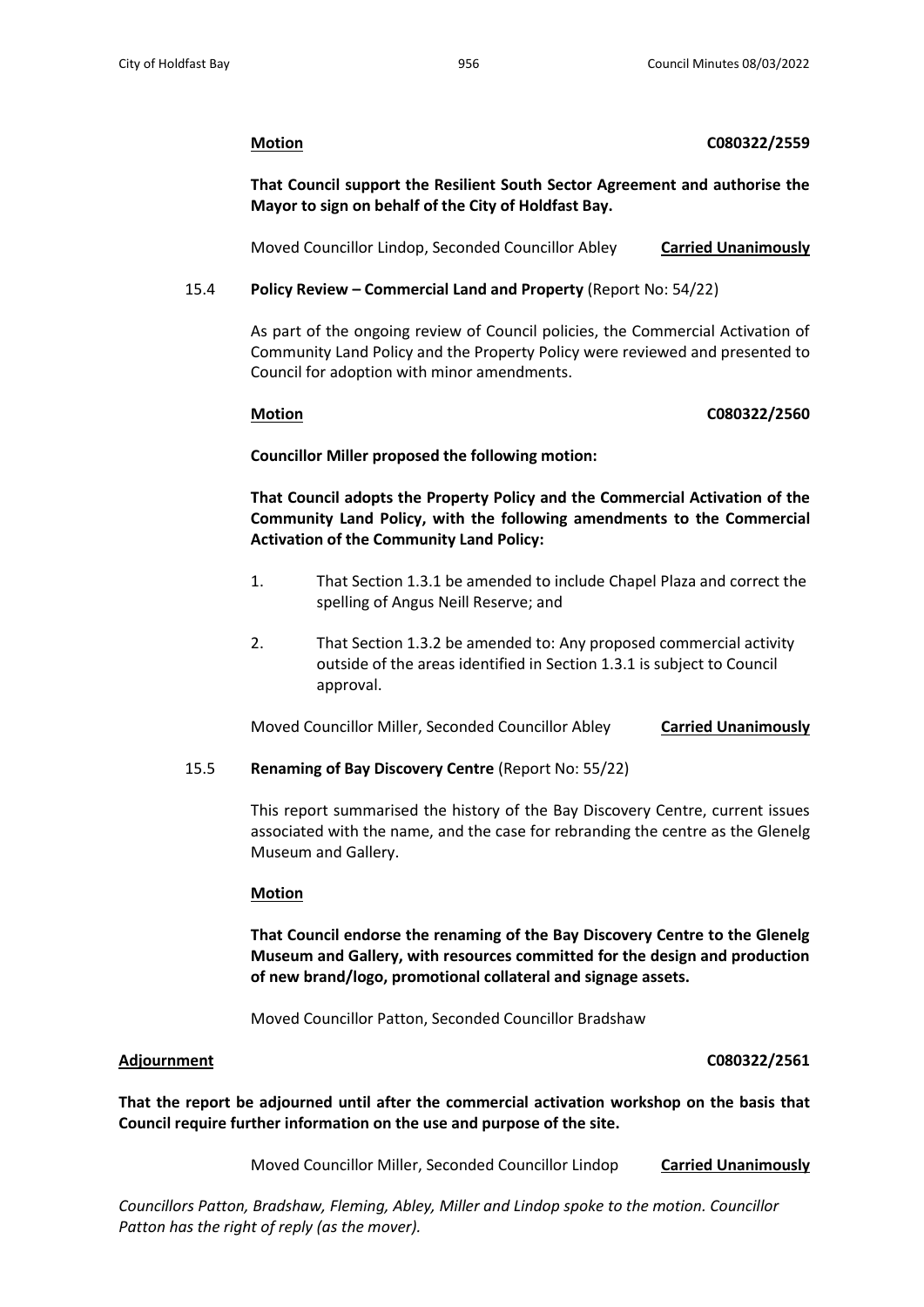# 15.6 **Appointment of an Independent Member to the Alwyndor Management Committee** (Report No: 57/22)

A recruitment and selection process was undertaken for an Independent Member of the Alwyndor Management Committee (AMC). A vacancy was advertised in December 2021 with a focus on commercial and financial skills and experience following assessment of needs consistent with the AMC Skills Matrix. Following the selection process a recommendation was made for Council consideration and approval.

## **Motion C080322/2562**

**That Council appoint Ms Joanne Cottle to the Alwyndor Management Committee for a term of three (3) years, April 2022 – April 2025.**

Moved Councillor Snewin, Seconded Councillor Abley **Carried Unanimously**

# **16. RESOLUTIONS SUBJECT TO FORMAL MOTIONS -** Nil

## **17. URGENT BUSINESS – SUBJECT TO THE LEAVE OF THE MEETING -** Nil

## **18. ITEMS IN CONFIDENCE**

18.1 **Question on Notice – Kauri Community and Sports Centre – Cr Bradshaw** (Report No: 47/22)

**Motion – Exclusion of the Public – Section 90(3)(d) Order C080322/2563**

- **1. That pursuant to Section 90(2) of the** *Local Government Act 1999* **Council hereby orders that the public be excluded from attendance at this meeting with the exception of the Chief Executive Officer and Staff in attendance at the meeting in order to consider Report No: 47/22 Question on Notice - Kauri Community and Sports Centre – Cr Bradshaw in confidence.**
- **2. That in accordance with Section 90(3) of** *the Local Government Act 1999* **Council is satisfied that it is necessary that the public be excluded to consider the information contained in Report No: 47/22 Question on Notice - Kauri Community and Sports Centre – Cr Bradshaw on the following grounds:**
	- **d. pursuant to section 90(3)(d) of the Act, the information to be received, discussed or considered in relation to this Agenda Item is commercial information of a confidential nature (not being a trade secret) the disclosure of which could reasonably be expected**

**to prejudice the commercial position of the person who supplied the information, or**

**to confer a commercial advantage on a third party.**